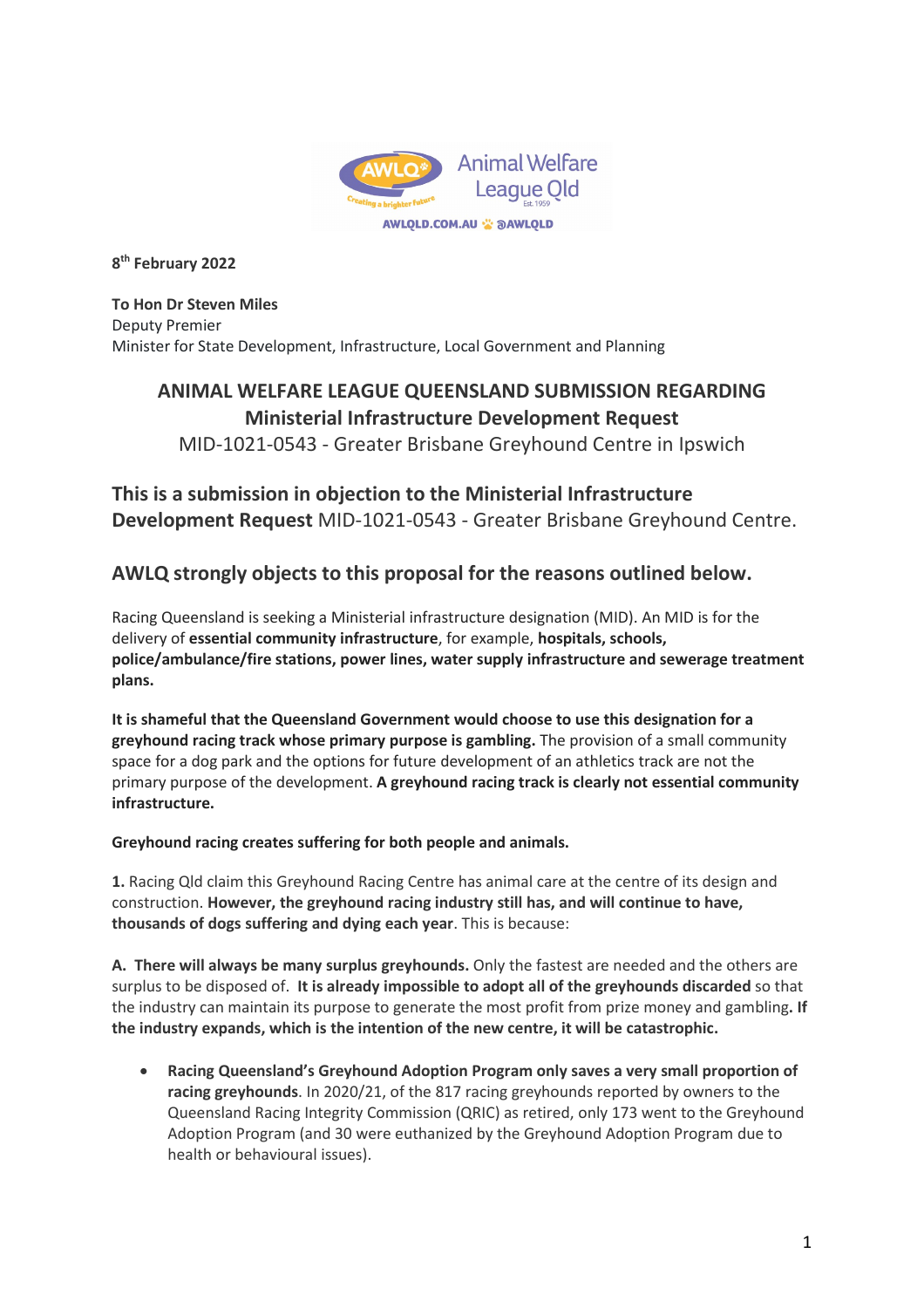• **Only 90 greyhounds went to other adoption programs in 2020/21.**

**B. Racing greyhounds live impoverished lives.** They are difficult to rehome, having been kept in kennels for their whole lives. **They usually take many months of rehabilitation.**

- The lack of socialisation of a racing greyhound is heartbreaking. All greyhounds that come into Animal Welfare League Qld's (AWLQ) care have to be sent out to specific foster carers trained in how to look after a greyhound while transitioning from racing life to pet life. Some of these dogs are so malnourished they need an extra high protein diet to help build up their weight. They need to learn about living in a home, meeting dogs other than greyhounds, socialising with children and different people. This can take months depending on how underweight, mentally distressed, or abused a greyhound is when they come into AWLQ's care.
- Some dogs are given away by their owners to new owners who have no idea what is needed to rehabilitate a racing greyhound e.g. Opal, a very timid dog who was very unsure about the outside world was first adopted to a family by a trainer who was giving his dogs away free on Gumtree. Sadly, her new owners kept her outside in the backyard with little interaction with the family and no vet care. She was eventually surrendered to AWLQ where she spent a long time in foster care with a family who understood her needs as they had another rescue greyhound. After such a long period with them they decided to adopt her permanently. She has come such a long way but still is uncomfortable in some situations when in public.
- Greyhound rehabilitation is costly and labour intensive. The industry does not contribute to the costs for community groups trying to save the lives of these greyhounds.

#### **C. The injury rate for greyhounds is high and injury will still occur despite a new track design and facilities.**

In Queensland greyhound racing, in 2020/21, on-track veterinarians reported **1308 injury incidents for the 1690 greyhounds who raced**. **53 greyhounds had catastrophic injuries resulting in death or euthanasia**. There were **213 major injuries** (16% of all injuries) involving significant muscle tears, bone fractures or other injuries resulting in greyhounds being off racing for up to 90 days or never racing again. **A further 266 injuries (20% of injuries) including lacerations, sprains and muscle strains** required up to 21 days off racing.

The greyhound industry claims this centre will set new standards for pre-race preparation and postrace recovery and different track designs. **However, injuries are inherent in greyhound racing due to a range of factors.** One of the consultants for the new project, David Eager, states: "In the greyhound racing sports industry, injuries to dogs are highly prevalent." (Hossain, I., Eager, D & Walker, P. 2020, p. 1) In order to show trends in track path renovation changes, he assumes minimal differences in "other contributing factors to injury rates such as variations in weather, track maintaining conditions, different greyhound breeds and training patterns, race operating conditions" (Hossain, I., Eager, D & Walker, P. 2020, *Greyhound racing ideal trajectory path generation for straight to bend based on jerk rate minimization.* Natureresearch Scientific Reports p.10). Current changes in track curvature elsewhere in Australia only reduced catastrophic or major injury from 4.58 per 1000 race starts to 4.22 (8% reduction) The reduction in all types of injuries was 45 to 27 per 1000 race starts, a 40% reduction. (Hossain, I., Eager, D & Walker, P. 2020, p.11).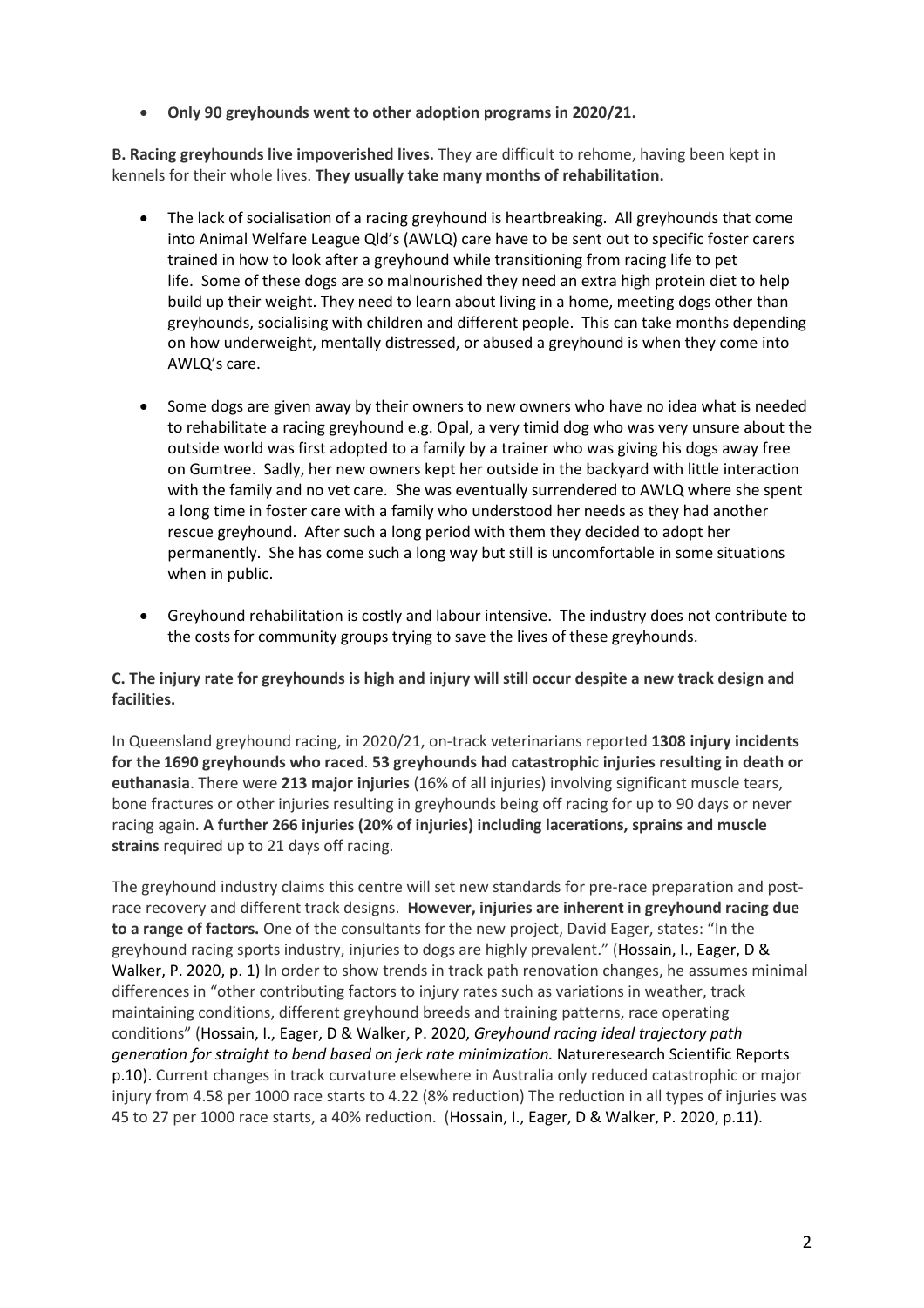D. **Racing greyhounds are often drugged** with a range of banned substances which can have serious psychological and physical effects. The Sydney Morning Herald reported in 2018 that greyhounds test positive for drugs 10 times more than horses at races.

**E. Racing greyhounds are exported to other countries** that have poor or no animal welfare protections and are also vulnerable to entering the dog meat trade. Racing Qld are proposing this as an international venue. Greyhounds from countries with poor welfare will likely be raced, and the trade in greyhounds is likely to increase.

**F. The greyhound racing industry is still not fully transparent**, despite the Queensland Racing Integrity Commission being created to monitor and track greyhounds, following the 2015 exposure of the widespread live baiting (using live animals e.g. rabbits, possums and piglets), along with mass graves, animal cruelty, drug use, and other serious animal welfare issues. The QRIC Annual Report does not state clearly how many greyhounds there are at different stages of their racing career in Queensland, along with their fate, so progress can be determined. Separate quarterly reports provide some figures which are not all tallied for the year, which makes analysis difficult.

The recommendation in the Queensland MacSporran Report that when a greyhound pup is registered the required registration fee should include a component for the future welfare of the dog has not been implemented six years after the inquiry. [https://qric.qld.gov.au/wp](https://qric.qld.gov.au/wp-content/uploads/2020/03/Implementation-status-of-MacSporran-recommendations.pdf)[content/uploads/2020/03/Implementation-status-of-MacSporran-recommendations.pdf](https://qric.qld.gov.au/wp-content/uploads/2020/03/Implementation-status-of-MacSporran-recommendations.pdf)

#### **2. Wildlife will suffer due to the location of this proposed Racing Centre**

**The Environmental Assessment Report stated that the proposed location contains Matter of National Environmental Significance Koala habitat** that is considered to be critical to the survival of the Koala. While Racing Qld claims its vegetation clearing will be minimised, it is not just the removal of these trees that will impact on the survival of the koala and other native species.

The site is mainly located in the terrestrial state biodiversity corridor which is **connected via remnant and regrowth vegetation to the largest remaining continuous stretch of open eucalypt forest in SE Qld** (DE 2021). Koalas depend on such corridors to find sufficient food and roam safely sometimes many kilometres to find a mate. Racing dogs, loudspeakers, cars, noisy people, and bright track lights seven days a week will severely impact on the capacity for koalas and other native wildlife in this corridor to survive.

The site will also have potential direct impacts in the vicinity of a potential Threatened Ecological Community Swamp Tea Tree Forest of SE Queensland, listed as Critically Endangered under the *Environment Protection and Biodiversity Conservation Act.*

It is also close to culturally significant areas and artifacts that are sacred to First Nations people.

#### **3. Humans suffer from greyhound racing**

**More than a billion dollars was spent gambling on greyhound racing in Queensland in 2018 19.** The majority of this betting occurred in Brisbane and Ipswich. (IER Pty Ltd, Size and Scope of the Qld Racing Industry Report, July 2000 pp 54,55).

The Qld Government Queensland Household Gambling Survey 2016-17 revealed that **about 18 per cent of Queensland adults had bet on horse, harness or greyhound races.**

**The impacts of gambling are enormous on the individuals who gamble, their families and the whole community whose taxes fund the health system.** The survey found that: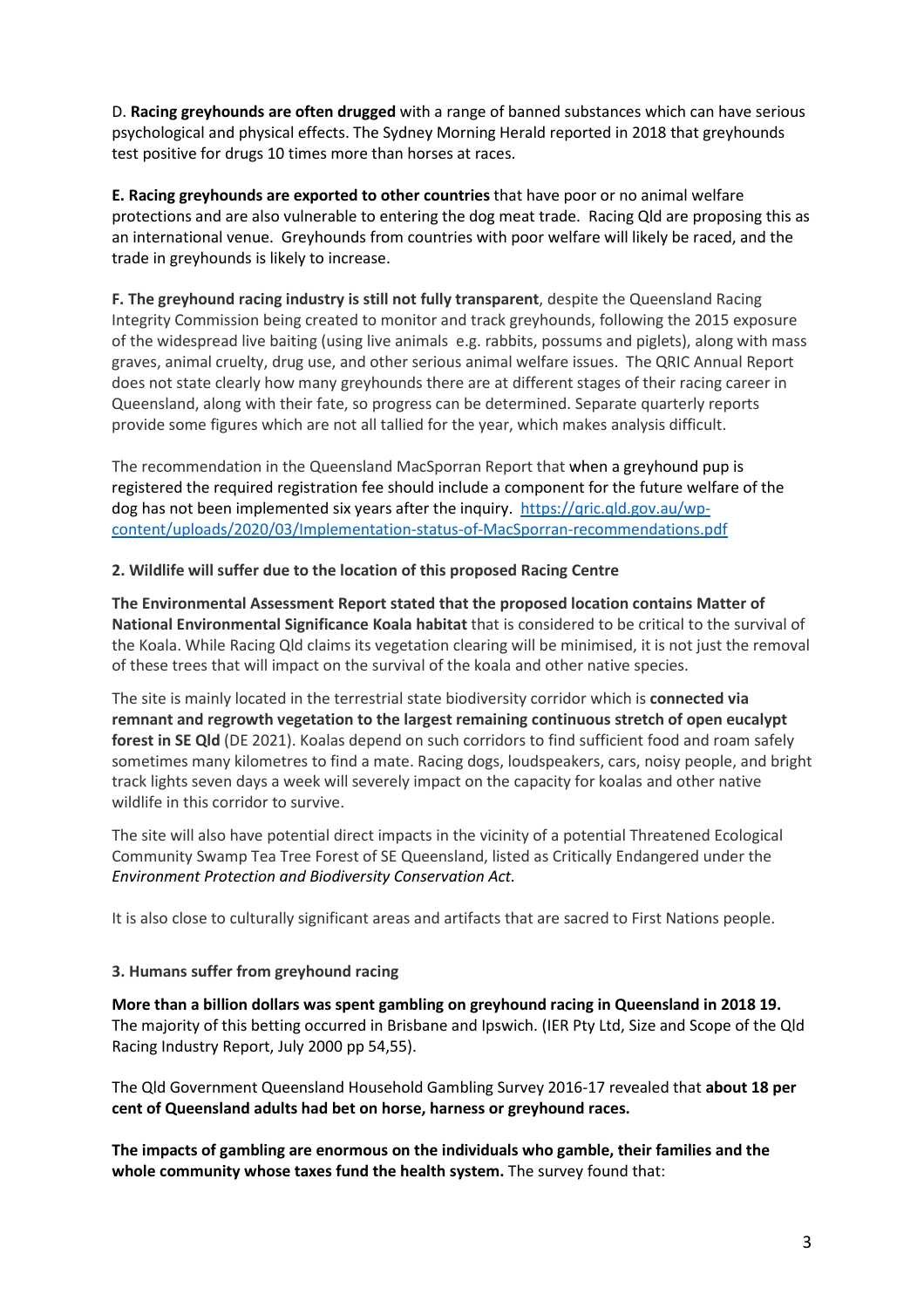- Almost all problem gamblers (over 90 per cent) had experienced gambling-related health problems, and about three quarters of them had experienced financial problems associated with their gambling during the previous year.
- About 19 per cent of low-risk gamblers, 22 per cent of moderate risk gamblers and 52 per cent of problem gamblers had felt seriously depressed in the last 12 months.
- Almost half of all low risk, moderate risk and problem gamblers had gambled while under the influence of alcohol or other drugs.
- Overall, about 7 per cent of Queensland adults had experienced emotional problems because of someone else's gambling, 6 per cent had experienced financial problems and 5 per cent had experienced relationship problems.
- About 14% of problem gamblers had experienced each of these kinds of problems because of someone else's gambling.

4. **The MID Environmental Assessment Report has almost nothing to report in the Summary of Public Benefit.** It mentions only:

**a.** better facilities and tracks which set new standards for the greyhound racing industry. However, injuries to greyhounds are inherent in racing and new facilities cannot prevent injury (See evidence in 2C. above from the industries' own consultant). As well, the surplus of greyhounds is inevitable with inherent difficulties and huge costs in finding homes for greyhounds (see 1A & B above).

**b**. Construction is expected to support 1000 full-time jobs during construction and long term employment opportunities to support operations

Racing Qld's claim that this new racing track will create and generate huge benefits for the region's economy **are not substantiated**.

T**here are so many more positive construction projects which the Qld Government could spend \$40 million on, which would benefit the whole community – people and animals – providing jobs at time of construction and into the future.** 

\$40 million could provide an **Ipswich Wildlife and Conservation Centre** on this site, **with more jobs for the Ipswich community to develop and maintain it – and enjoy it, whilst preventing harm to greyhounds and enhancing the well-being of native wildlife.** 

**It could include:**

- **Managed koala habitat and forest regeneration**
- **Aboriginal culture and heritage preservation**
- **Observation walks**
- **Hospitality – café and restaurant**
- **Education Programs**

The greyhound racing industry claims long term employment opportunities. However, the greyhound industry only directly provides **about 216 fulltime equivalent jobs** in the Ipswich region (approx. one third of the 650 fulltime equivalent jobs created by horse, harness, and greyhound racing in the region). There are only 1000 people who participate in the industry in the Ipswich region, including all employees, trainers, breeders, owners, jockeys, drivers, stable hands and volunteers, **from occasional to full-time**.

**The overwhelming majority of Queenslanders are not interested in attending greyhound racing. Less than 2%** of the **Brisbane and Ipswich regions** population **attended greyhound races** in 2018/19. **Only 216 people (less than .008% of these populations) were members of**